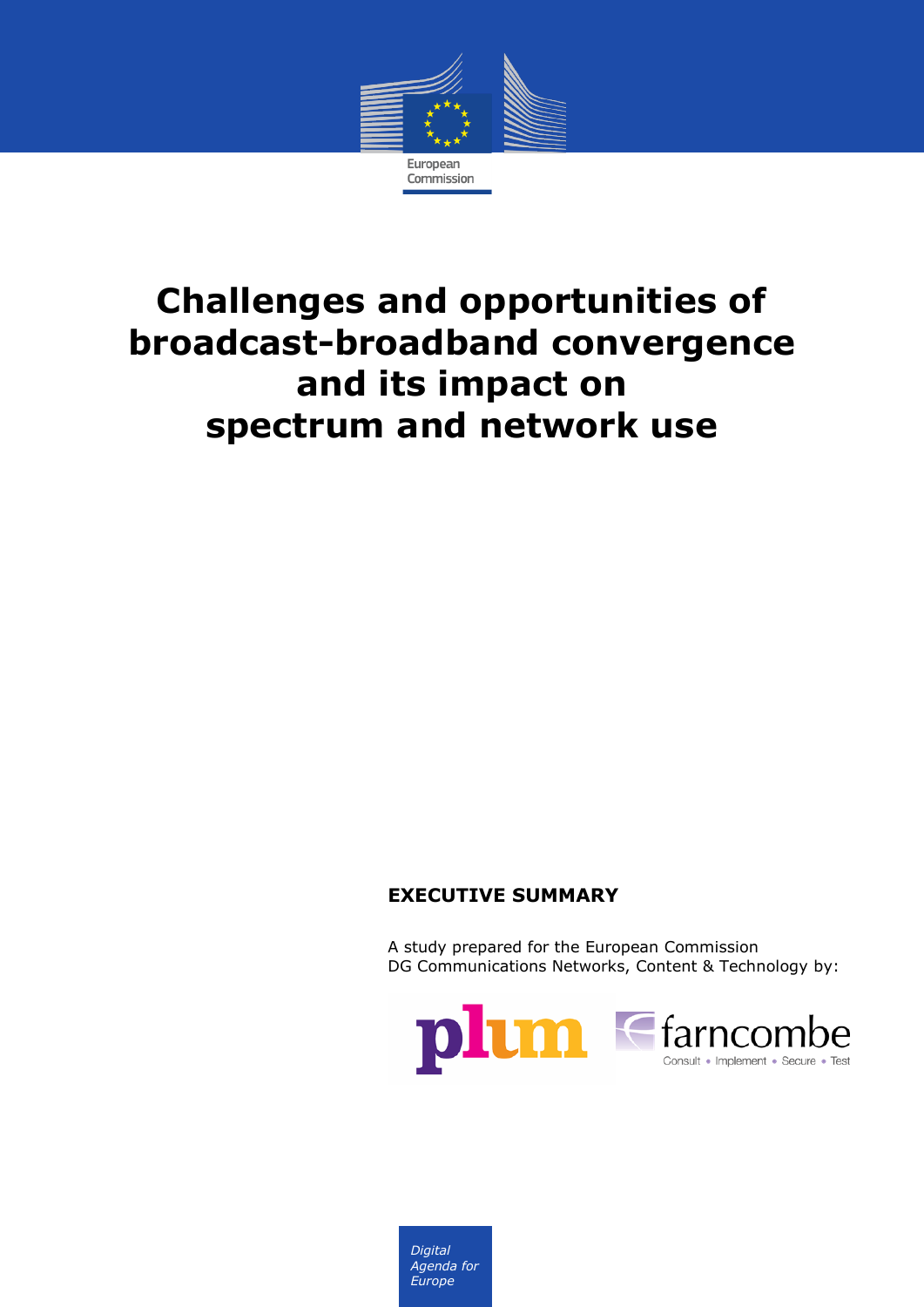#### **This study was carried out for the European Commission by**

Plum Consulting London LLP and Farncombe Consulting Group



Authors: David Lewin, Phillipa Marks, Yi Shen Chan (Plum) William Webb (webbsearch) Chris Chatzicharalampous, Tim Jacks (Farncombe)

**Internal identification**

Contract number: 30-CE-0607487/00-85 SMART 2013/0014

#### **DISCLAIMER**

By the European Commission, Directorate-General of Communications Networks, Content & Technology.

The information and views set out in this publication are those of the author(s) and do not necessarily reflect the official opinion of the Commission. The Commission does not guarantee the accuracy of the data included in this study. Neither the Commission nor any person acting on the Commission's behalf may be held responsible for the use which may be made of the information contained therein.

ISBN 978-92-79-38629-9 DOI: 10.2759/53516

© European Union, 2014. All rights reserved. Certain parts are licensed under conditions to the EU.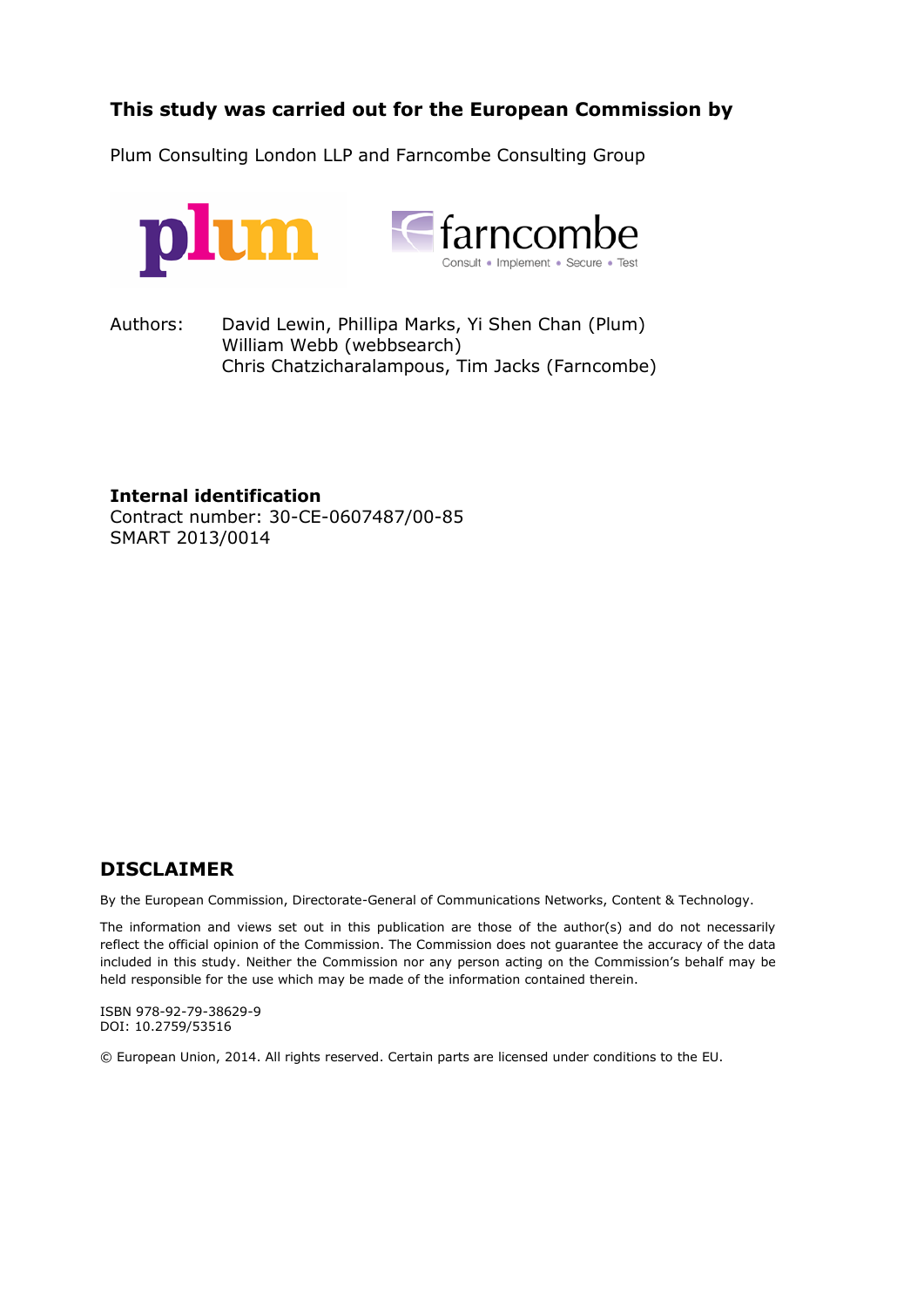## **S1 The purpose of the study**

In January 2014 the European Commission initiated a study in which it asked a team from Plum and Farncombe to consider three main issues:

- To explore future developments in the delivery of audio-visual and Internet services over the next 15 years
- To explore how these developments will impact on evolution of terrestrial wireless access networks and especially digital terrestrial television (DTT) and mobile (broadband) networks
- To assess the social and economic merit in moving to a converged platform. A converged platform is defined as a common infrastructure (such as towers and backhaul) which delivers terrestrial broadcast services, mobile broadband services and converged broadcast-broadband services using UHF spectrum.

#### **S2 Audio visual (AV) consumption now**

Traditional linear TV, viewed over a mix of DTT, satellite, and cable networks, currently dominates AV consumption. The average EU citizen watches around four hours of content in this way each day and there is little sign of change. But there are trends which might alter the situation. For example we are seeing:

- Rapid take-up of portable devices with good video-viewing capability, such as smartphones and tablets
- Growing consumption of video content on these devices out of the home and on the move
- Significant growth, albeit from a small base, of non-linear viewing over these devices via over-thetop (OTT) and catch-up services
- Significant growth in take-up of IPTV services, both as a complement and an alternative to traditional TV broadcast networks
- A move towards higher resolution formats for AV content, such as high definition (HD) and ultrahigh definition (UHD), for AV content.

AV consumption varies considerably between EU member states in terms of the mix of platforms used, the structure of the value chain which delivers content and the rate of change within the market. For example the proportion of households where DTT is a primary delivery platform varies from 4% in Belgium to 80% in Greece.

We have found it difficult to quantify the current level of non-linear AV consumption and the rate at which it is growing. The information available does not measure consumption in a consistent way across different devices and delivery networks, it is readily available in only a few member states, and it is sometimes contradictory. This lack of consistent data makes it difficult to monitor trends accurately and to support well-founded policy decisions on AV markets.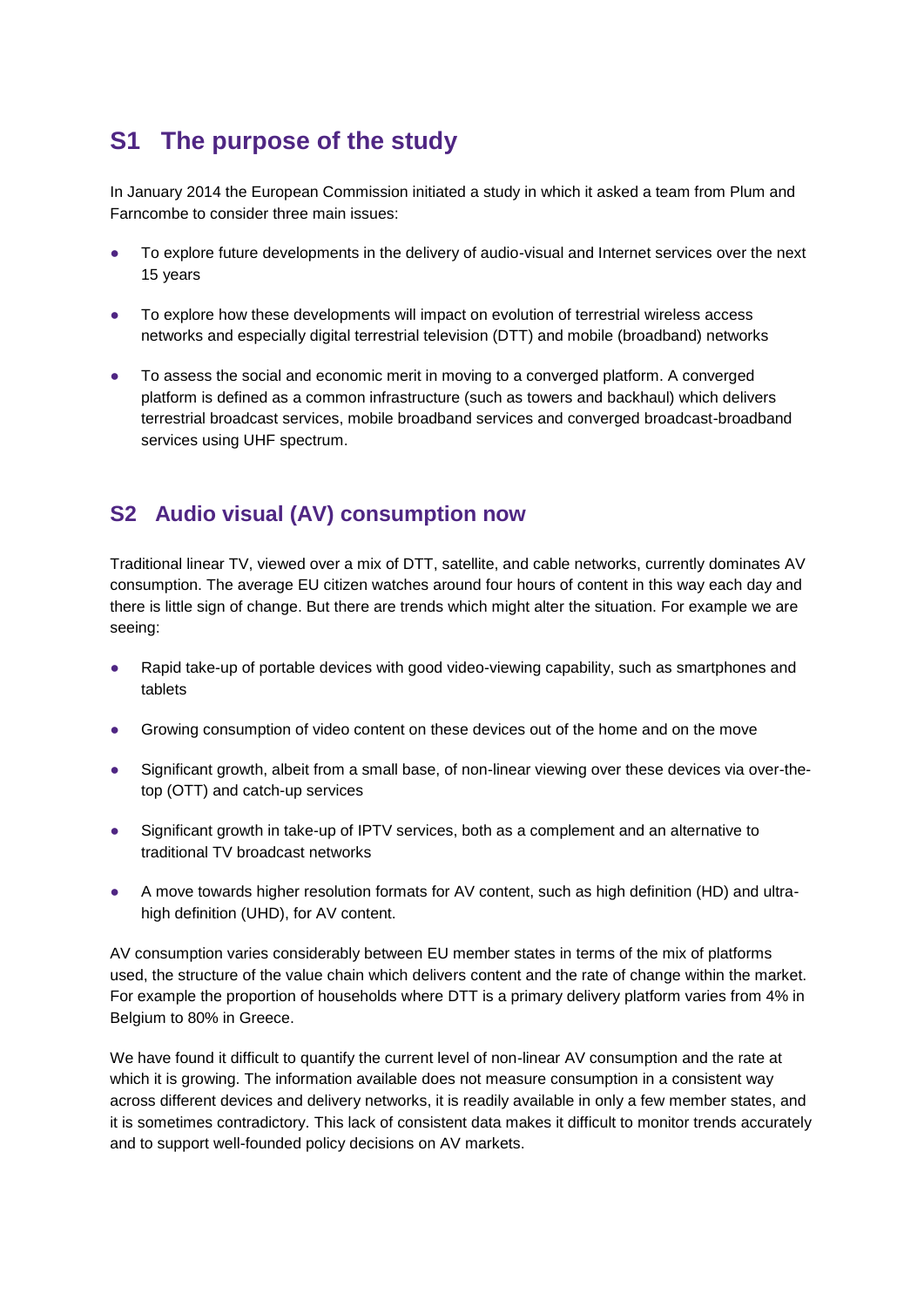### **S3 Technology trends**

The price/performance of the networks which deliver AV content to end-users - both broadcast and broadband - will change significantly over the next decade. We expect to see:

- Big improvements in the price/performance of fixed broadband networks when compared with the spectrum-based broadcast networks, given historic trends and anticipated future performance gains
- Continuing limitations on the role of unicast **mobile** services relative to fixed broadband. The incremental cost per gigabyte for mobile services is one to two orders of magnitude greater than for fixed broadband. There is clearly strong and growing demand for unicast, personalised video delivery to mobile devices. But that demand will be constrained by the higher unit costs of mobile broadband delivery
- Multicast mobile services (for example based on the eMBMS standard) may also become important as a way of meeting high demand for the same video content in an individual cell or cluster of cells
- A substantial growth in the capacity, speed and reach of Wi-Fi services both in the home and via public hotspots - as new technology Wi-Fi routers replace legacy routers in the installed base.

#### **S4 AV consumption in 2030**

Given these technology trends we expect to see:

- Fixed broadband playing a central role in the delivery of TV content by 2030. Fixed broadband will both **complement** traditional TV broadcast networks<sup>1</sup> and **substitute** for traditional platforms
- Wi-Fi playing a growing role in AV distribution over the rapidly growing population of tablets and smart phones – both around and out of the home. For example Wi-Fi has the potential to act as a cheap substitute for unicast mobile video in many situations – both in and out of the home.

However there are big uncertainties over how AV consumption might change by 2030. For example, there are divergent views amongst stakeholders on:

- How quickly and to what extent will consumers switch from linear to on-demand viewing
- Whether DTT will retain its current position or be displaced to a substantial degree by pure OTT services or IPTV services in the average household
- The extent to which tablets will replace traditional TV sets for secondary viewing in the home
- How the balance between in-home and out-of-home viewing will change over the next 10 years.

To deal with these uncertainties we have constructed the four scenarios shown in Figure S1 for the possible states of AV consumption in 2030 in a typical member state. We consider the merits of a converged platform under each of these scenarios.

<sup>&</sup>lt;sup>1</sup> To deliver hybrid services with mixed linear and non-linear TV consumption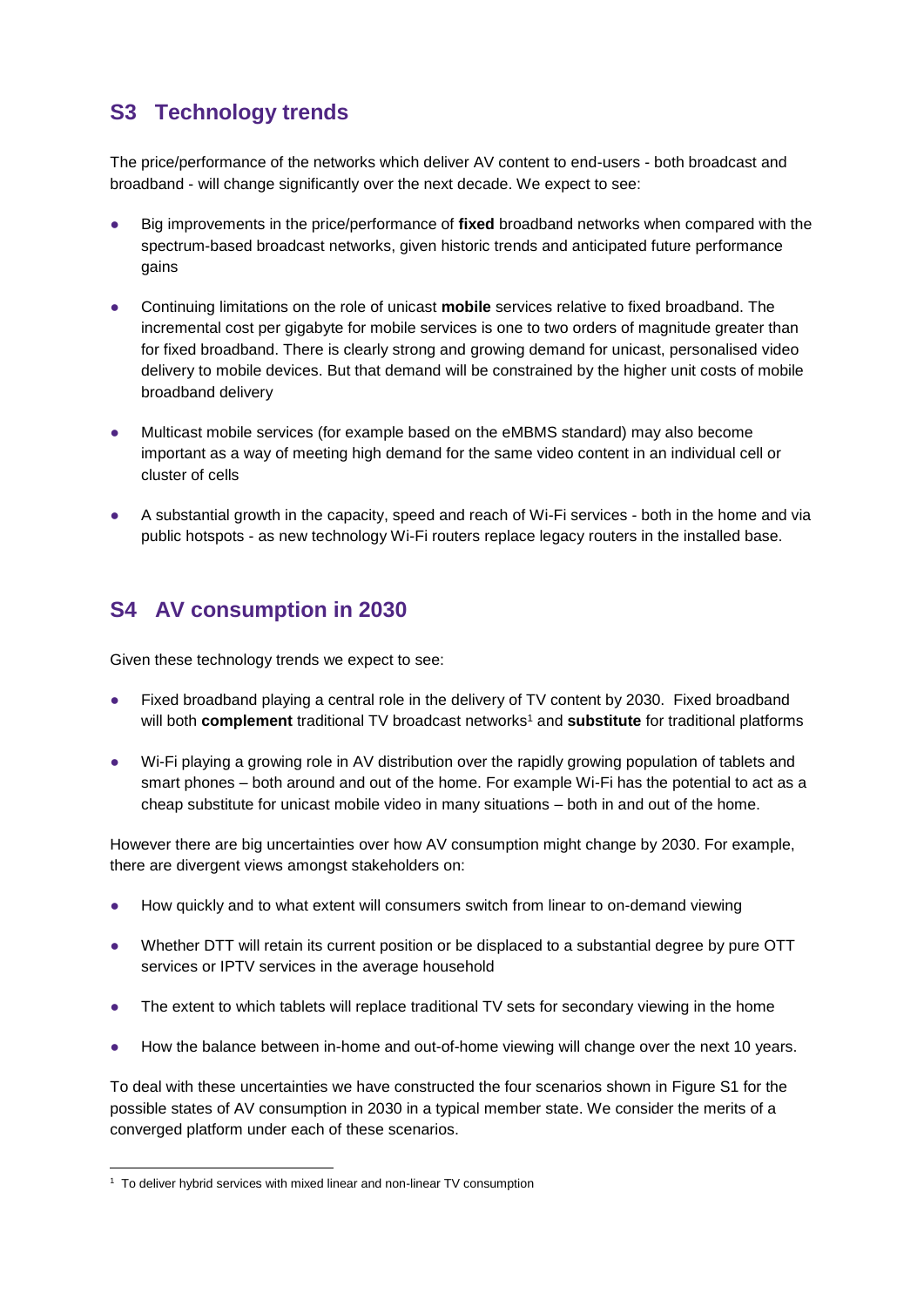**Figure S1: Scenarios for AV consumption on 2030<sup>2</sup>**



#### **S5 The development of broadcast-broadband converged services**

As well as substitution effects, the growing role of broadband in AV consumption is leading to convergence effects - in which complimentary combinations of broadcast and broadband services create new opportunities for value added services. We have identified four types of broadcastbroadband convergence:

- Content convergence at the device level which allows users to view broadcast and broadband AV content on the same device
- Application convergence at the device level which allows users to view broadcast and broadband AV content over the same user interface on the same device
- Service level convergence which allows end users to access the same linear and non-linear AV content seamlessly on multiple devices
- Infrastructure level convergence which uses the same infrastructure to deliver broadcast and broadband services to end users

Convergence activities are currently focused on combining broadcast and **fixed** broadband through the development of connected TVs and hybrid services like HbbTV-based services. But what is the potential to extend such convergence to combinations of mobile broadband and broadcast platforms as well?

At the content, application or service level such convergence will probably succeed or fail through normal market mechanisms. But infrastructure level convergence will need public policy interventions given current regulatory constraints<sup>3</sup>. So, before committing to any such initiatives, there is a need to consider the economic and social merits of a converged platform. In making that assessment we need to take account of the fact that convergence at the device and service levels is possible without a

<sup>2</sup> High OTT/IPTV impact – 70% reduction in DTT HH by 2030; Low OTT/IPTV impact – 10% reduction in DTT HH by 2030; High OOH viewing – 40 minutes/day/person OOH viewing on portable devices; Low OOH viewing – 20 minutes/day/person OOH viewing on portable devices

 $3$  For example on use of relevant spectrum and rules for DTT platforms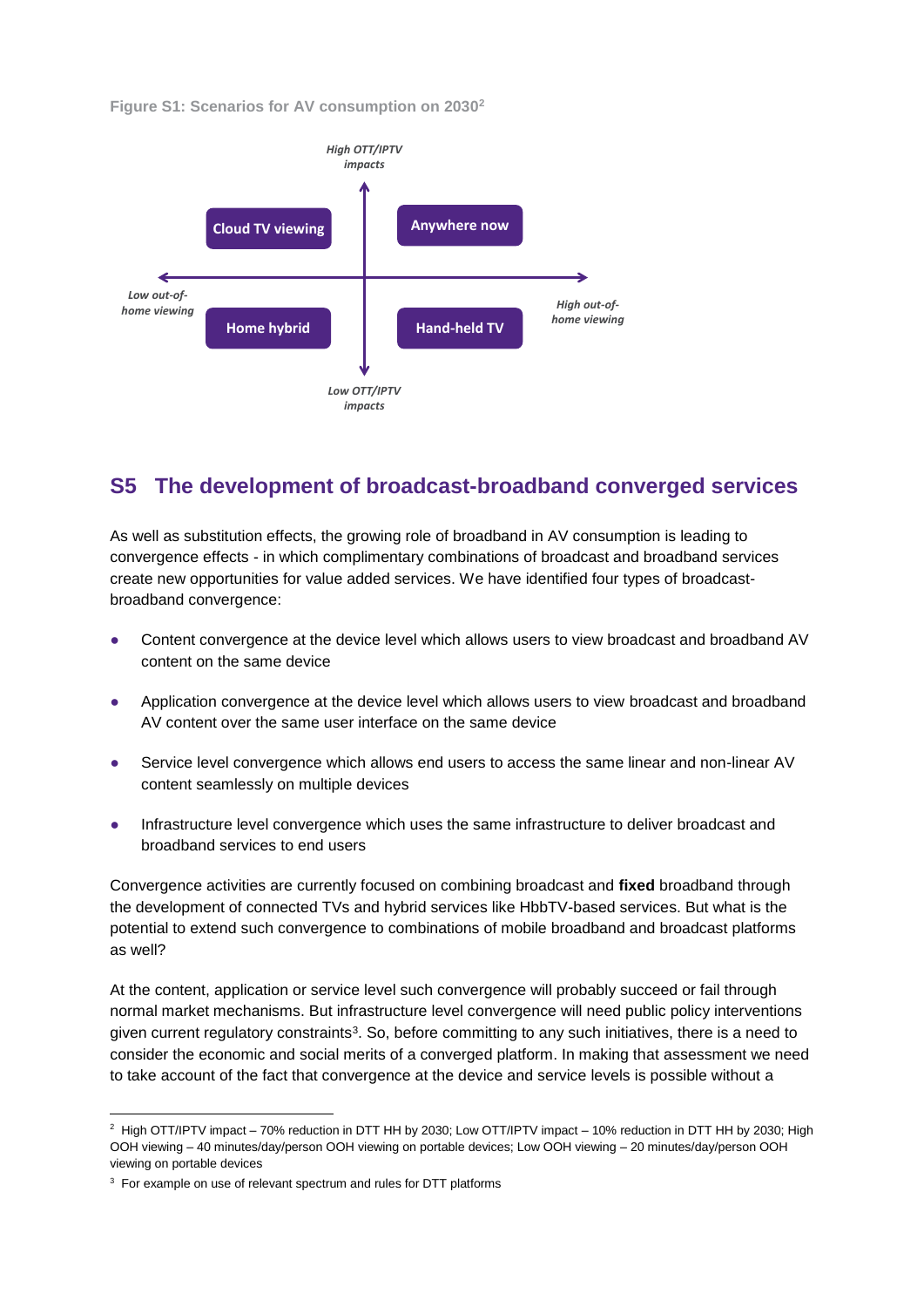converged platform and that a significant proportion of the benefits of converged services can be captured without implementing a converged platform.

#### **S6 Options for a converged platform**

Any option for a converged platform will need to meet a number of requirements:

- To provide near universal free-to-air coverage so as to preserve the current European AV model
- To use sub-700 MHz UHF spectrum if it is to meet this requirement in a cost-effective way
- To deliver an adequate number of TV channels. The TV payload varies by member state. We have considered payloads from 60 to 180 Mbps
- To provide two-way mobile broadband services
- To free-up substantial amounts of sub-700 MHz spectrum so as to create incremental benefits which might justify the cost of transition.

After considering a number of options we selected two for detailed examination. Both involve moving from the existing high-power high tower (HPHT) DTT platform to the low-power low tower (LPLT) infrastructure of the mobile networks. Figure S2 shows how the spectrum might be used.



#### **Figure S2: The LTE and DVB options for a LPLT converged platform**

Both options involve dividing the spectrum between 470 and 694 MHz into two downlinks:

- A broadcast downlink. This might use existing DVB standards (the DVB option) or a new LTE broadcast standard (the LTE option)<sup>4</sup> for linear TV broadcasts
- A unicast downlink using LTE standards.

<sup>4</sup> 3GPP would need to develop existing the LTE standards to enable broadcast coverage in rural areas through longer cyclic prefixes, carrier frequencies to be used exclusively for a downlink, and free-to-air access for all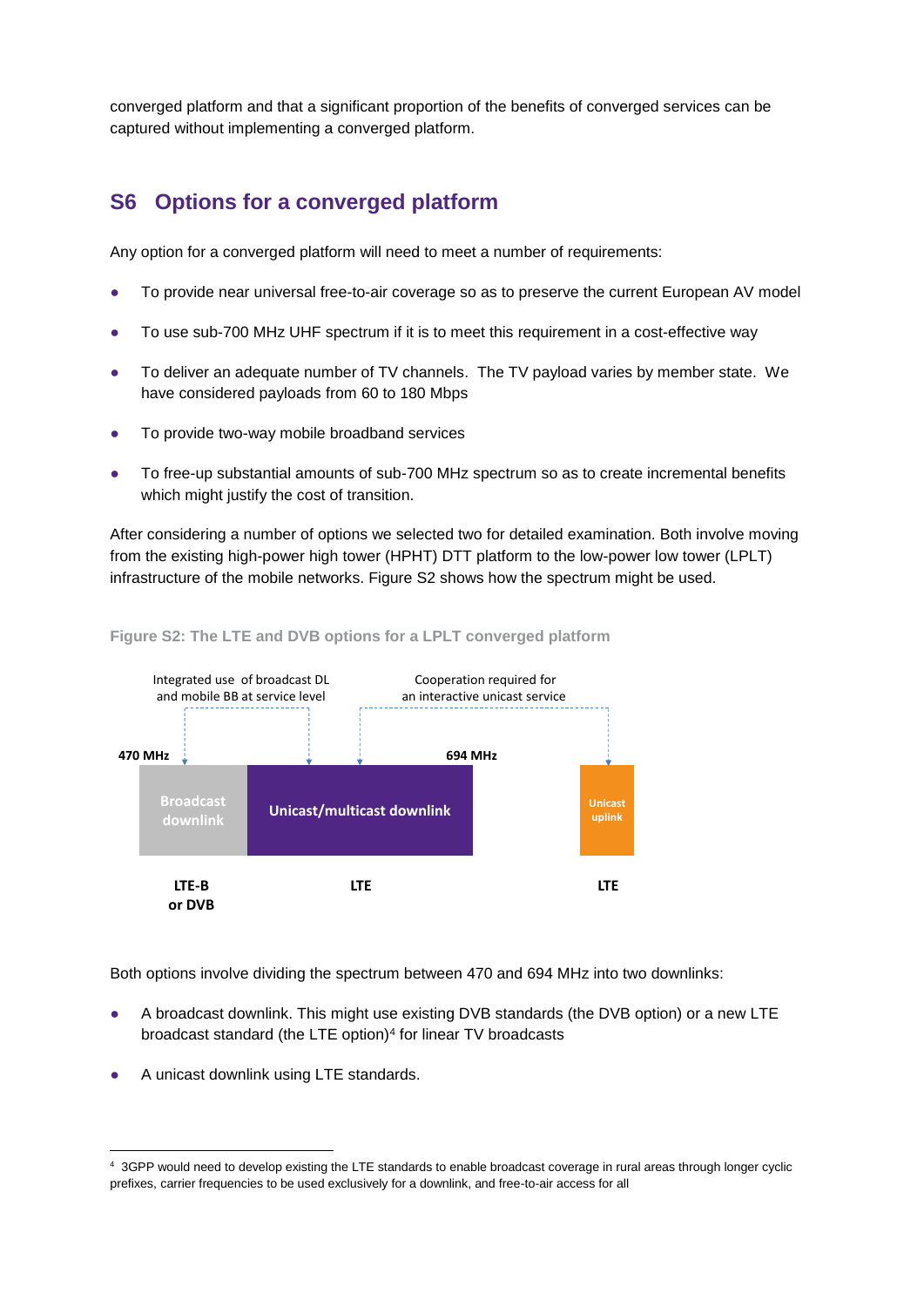The unicast uplink which is needed to complement these downlinks might use spectrum at the top end of the sub-700 MHz band or higher frequencies (e.g. in the 900 MHz frequency range), depending on the business models which are developed for the licensing and use of the converged platform.

The DVB option has two main advantages over the LTE broadcast option:

- There are no upgrade costs for TV receivers
- DVB offers potentially higher spectrum efficiency (in excess of 3.5 bps/Hz compared to in excess of 2 bps/Hz for LTE). This makes migration easier and increases spectrum release

The LTE broadcast option has three main advantages over the DVB option:

- A single technology means lower cost networks and end user equipment
- A single technology means less processing required for broadcast-broadband integration of services
- It may be easier to reassign spectrum between broadcast and broadband use as market demand changes.

#### **S7 Making the transition to an LPLT converged platform**

There are a number of challenges in moving to an LPLT converged platform:

- Implementation of a converged platform is unlikely to be practicable before 2025 in many member states given:
	- The need to clear the 700 MHz band for mobile use
	- The need to migrate the HPHT network from DVB-T to DVB-T2 technology in a significant number of member states
	- The need to find a permanent spectrum home for PMSE audio use before implementing a converged platform
- There is a need to determine whether co-channel regional SFNs<sup>5</sup> will work satisfactorily on an LPLT network
- Simulcast spectrum will be required in the transition period so that the (old) HPHT DTT network and the new LPLT network can broadcast in parallel. It may be impossible to find the required simulcast spectrum for a member state with a high TV traffic load without a substantial temporary reduction in the TV payload
- Significant effort is also required to mitigate cross-border interference especially in the member states which move first to a converged platform.

We have assumed in our cost benefit analysis that co-channel regional SFNs are viable with an LPLT network and that its spectral efficiency ranges from 2 bps/Hz (LTE option) to 3.5 bps/Hz (DVB option).

<sup>&</sup>lt;sup>5</sup> In which adjacent regions use the same frequency to broadcast different content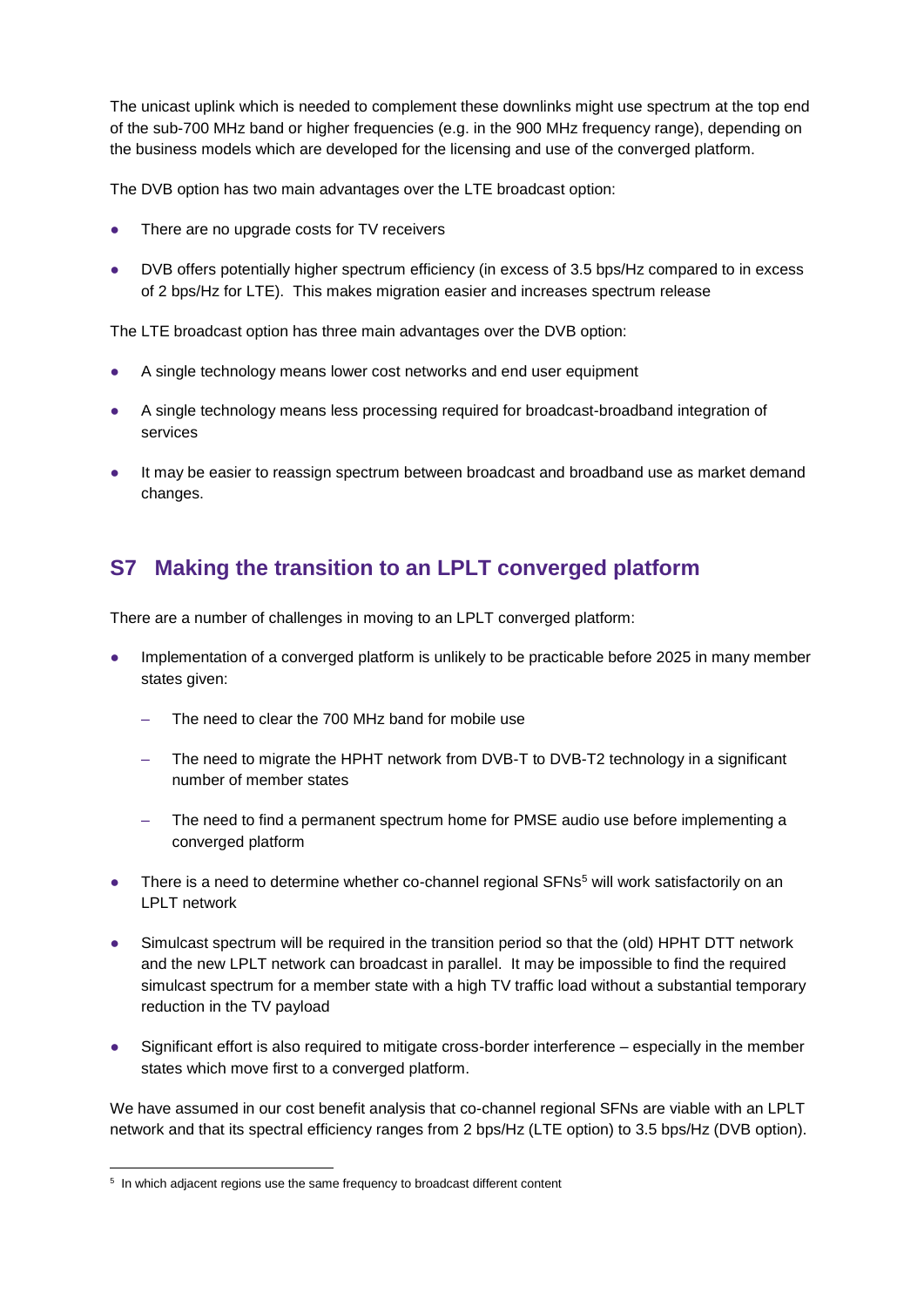With these assumptions the converged platform might free up between 110 and 170 MHz in the 470- 694 MHz frequency range.

#### **S8 The costs and benefits of a converged platform**

To assess whether there is an economic case for an LPLT converged platform we have compared the net present value of the incremental costs and benefits of a converged platform relative to a counterfactual in which:

- Sub-700 MHz spectrum is exclusively used by HPHT DTT network for DVB TV broadcast
- There is commercial cooperation between TV broadcasters and mobile operators to develop broadcast-broadband converged services, with each type of supplier using its own existing network infrastructure.

Many of the benefits of a converged platform are also captured by the counterfactual (as discussed in Section S5). As such they are not incremental benefits. The main incremental benefit of an LPLT converged platform is that it frees up sub-700 MHz spectrum to use as a unicast mobile downlink. The value of this spectrum release is currently uncertain. We consider a range of values between €0.1 and €0.4 per MHz pop. In a hypothetical member state, with a population of 20 million and a population density of 250 per square kilometres, these assumptions lead to a net present value (NPV) of incremental benefits of between €265 million and €885 million. There may be additional incremental benefits from easier integration of broadband and broadcast functions on a converged platform. But there is as yet little evidence that these additional benefits would be substantial.

There are three main incremental costs for a converged platform:

- The cost of building and operating the LPLT network (less the cost of operating the HPHT network)
- The transition cost of ensuring end-users can use new platform converting TV receivers (LTE option) and re-orienting TV aerials (both options)
- The transition costs of freeing simulcast spectrum and dealing with cross-border interference.

Figure S3 indicates under what circumstances the incremental benefits exceed the incremental costs.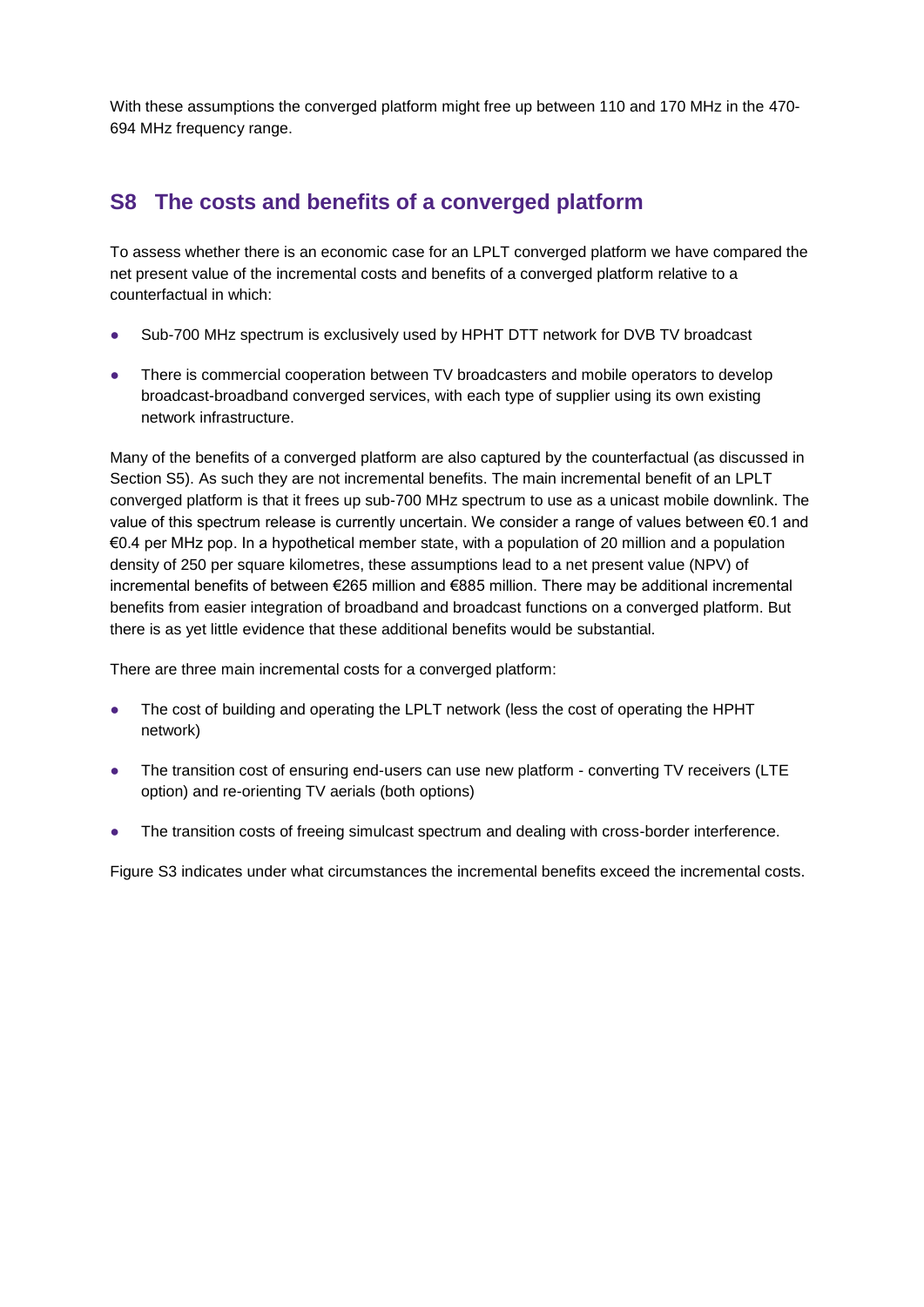**Figure S3: Where do the benefits exceed the costs?**

| Benefits assumed at                    | Lower limit |           | Mid-point value |            | Upper limit |      |
|----------------------------------------|-------------|-----------|-----------------|------------|-------------|------|
| OTT/IPTV impacts                       | Low         | High      | Low             | High       | Low         | High |
| Central case (LTE option) <sup>6</sup> | <b>No</b>   | <b>No</b> | N <sub>o</sub>  | Yes        | Yes         | Yes  |
| DVB rather than LTE option             | <b>No</b>   | <b>No</b> | <b>Yes</b>      | <b>Yes</b> | Yes         | Yes  |
| Low TV payload (60 Mbps)               | <b>No</b>   | <b>No</b> | <b>Yes</b>      | Yes        | <b>Yes</b>  | Yes  |
| High TV payload (180 Mbps)             | <b>No</b>   | <b>No</b> | N <sub>o</sub>  | Yes        | Yes         | Yes  |
| 10% DTT HH in 2014                     | <b>No</b>   | <b>No</b> | <b>Yes</b>      | <b>Yes</b> | Yes         | Yes  |
| 70% DTT HH in 2014                     | <b>No</b>   | <b>No</b> | <b>No</b>       | Yes        | Yes         | Yes  |

*Note: More heavily shaded cells indicate where benefits exceed costs*

We can see that:

- There is no economic case for a converged platform if the incremental benefits are at the bottom end of our benefits range
- There is a good economic case for a converged platform if benefits are at the top end of the likely range
- If benefits are at the midpoint value then the case is ambiguous:
	- If OTT/IPTV reduces DTT demand by 70% by 2030 (high impact) then there are net incremental benefits in our hypothetical member state in all cases.
	- But if the impact of OTT/IPTV services on DTT is low, with only a 10% reduction in DTT demand, then there are net benefits only in member states where DTT currently has a low market share or where the DTT TV payload is small.

Of course not all member states are like our hypothetical member state. Our sensitivity analysis indicates that the case for a converged platform weakens considerably in small member states<sup>7</sup> but otherwise is similar to that for the hypothetical member state.

There are a number of qualitative issues which also need to be taken into account in considering the case for a converged platform:

- How easily could an LPLT converged platform meet the ICNIRP's RF emission limits? Adding substantial new carriers to a mast, especially at frequencies below 1 GHz, could significantly increase the size of the exclusion zone around the mast and so raise the costs of constructing an LPLT converged platform in urban areas
- Would network reliability (measured in terms of network uptime) be good enough? Our analysis of the limited information which is in the public domain is inconclusive, although there is anecdotal evidence to suggest that the LPLT network might be less reliable

<sup>6</sup> In which we assume LTE broadcast, support for primary TV sets only, 40% DTT households in 2014, 120 Mbps TV payload

 $7$  For example those with a population of less than 2 million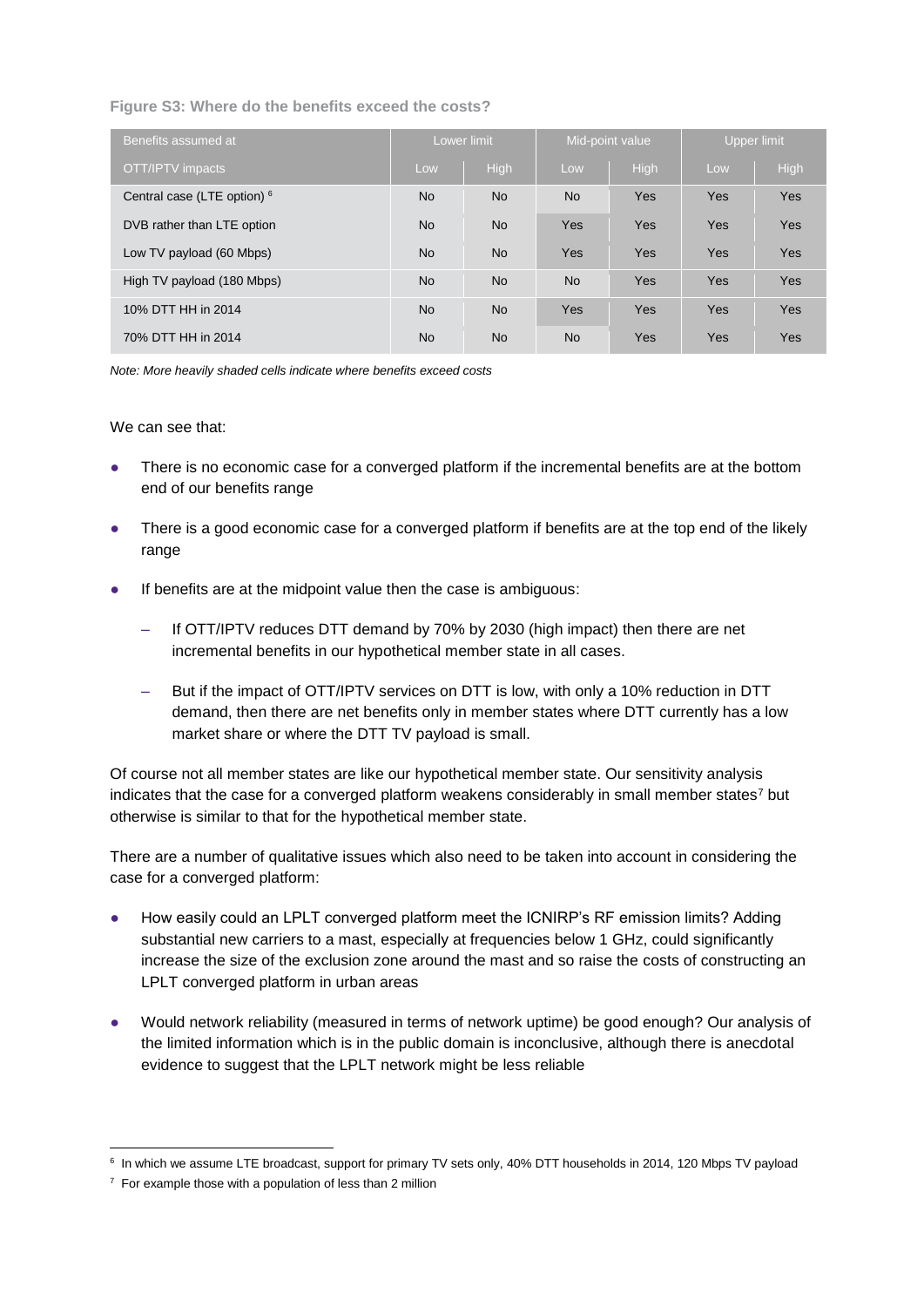- Would a move to an LPLT converged platform lead to higher transmission charges for radio broadcasters using the HPHT network? This is possible but the effects are uncertain and would vary by member state
- Would a move to an LPLT network make the DTT network more flexible? Our analysis suggests that it would:
	- When compared with an HPHT network, an LPLT network could change at relatively low cost to meet evolving market requirements for delivery of TV content
	- A move to an LPLT network might make it easier to release UHF spectrum for mobile services in the middle of the day when TV payloads are (sometimes) significantly lower than in the evening.

#### **S9 Conclusions from our economic assessment**

The economic case for a converged platform is not yet made. As Figure S3 shows, net benefits might be positive or negative. Committing now to an LPLT converged platform would mean committing to substantial costs without any guarantee of net benefits in the long term. In any case it is unlikely to be feasible to implement a converged platform before 2025. This means that a decision by policy makers is not necessary now and there is value in preserving options by postponing a decision.

The fact that the economic case for a converged platform is ambiguous reflects two major market uncertainties:

- There is currently substantial uncertainty over the incremental value of releasing sub-700 MHz spectrum for mobile use. We would expect this uncertainty to reduce substantially over the next five years as the 700 MHz band is auctioned
- The extent to which take-up of IPTV and OTT services might reduce demand for HPHT DTT networks. Again the position here should be clearer by 2020.

There are also several other unresolved issues - on RF emissions, the viability of co-channel SFNs, network reliability, creating simulcast spectrum, and the costs of upgrading the macro-cells of a mobile network - which add to this market uncertainty.

This analysis points to the need for a further review of the merits of a converged platform (perhaps three to five years from now) when the market uncertainties listed above should be much reduced.

#### **S10 Recommendations**

*Recommendation 1: The Commission and industry should consider how best to develop and implement comprehensive measures of video consumption, which are consistent across EU member states over time.*

The lack of consistent measurement of traditional linear TV and non-linear AV consumption needs to be remedied if important policy (and commercial) decisions about the future of AV services in the EU are to be soundly based.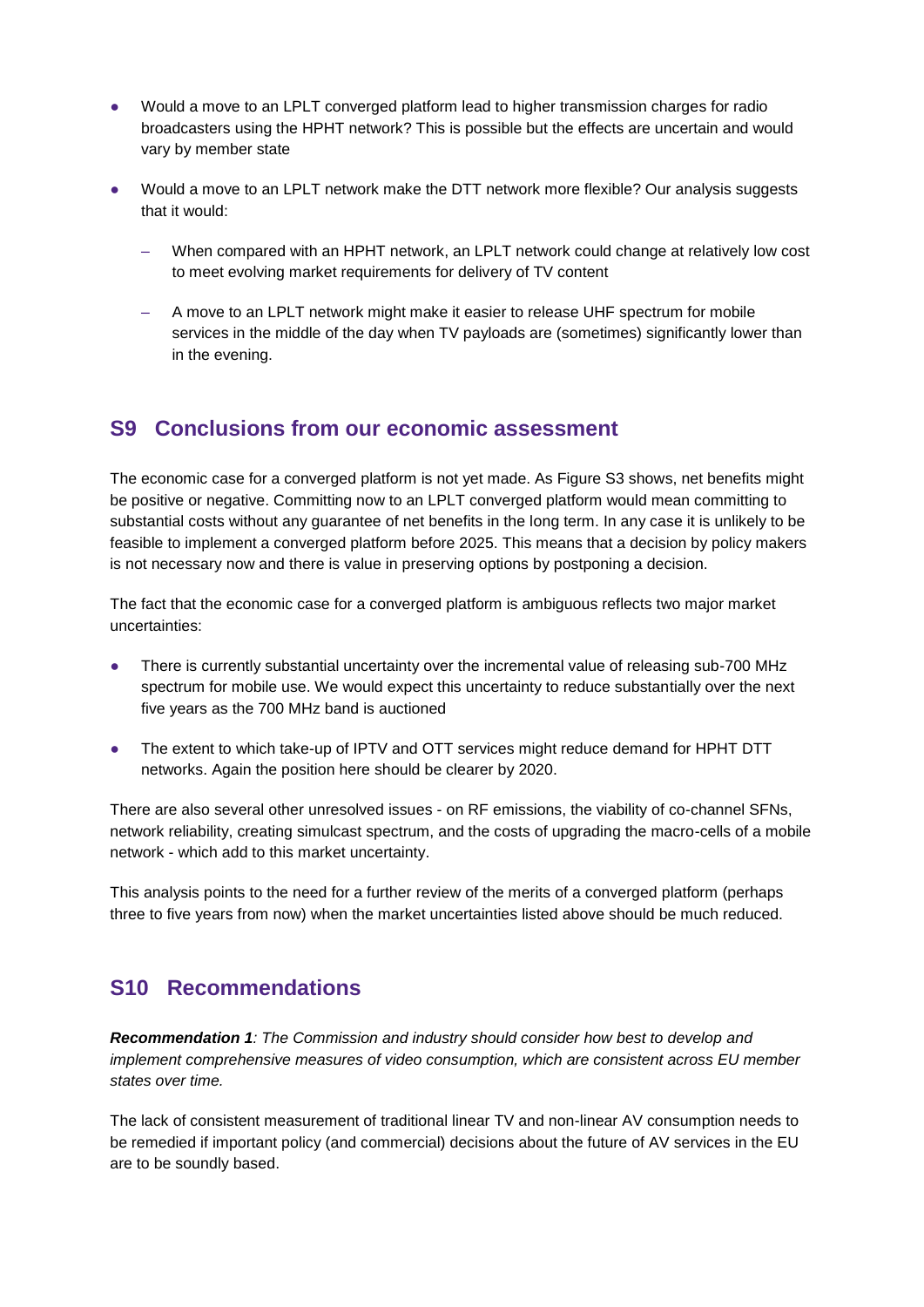*Recommendation 2: The broadcast community should provide relevant guidance to 5G research programmes.*

5G research programmes are starting now and there is as yet little focus on broadcasting capability. To fill this gap 5G research programmes might research the viability of a broadcast capability in 5G networks at low incremental costs and/or ways of integrating existing HPHT broadcast networks into 5G heterogeneous networks<sup>8</sup>

*Recommendation 3: The relevant spectrum authorities should specify a long-term spectrum home for PMSE audio services, including whether to reserve part of the UHF band for PMSE.*

A move to a converged platform would lead to loss of access by PMSE audio services to most, or possibly all the entire sub-700 MHz spectrum. There are European Commission decisions which identify spectrum in the 800 MHz and 1800 MHz bands which might deal with loss of 800 MHz spectrum by PMSE audio. There are also initiatives in the 1 to 2 GHz range under consideration to compensate for loss of 700 MHz spectrum. But there is as yet no agreed way forward.

*Recommendation 4: The broadcast and mobile communities should investigate further the feasibility and cost of implementing co-channel SFNs.*

The case for a converged platform is highly dependent on the viability of such SFNs. Yet studies by the BBC and ATDI (for Qualcomm) give very different results in terms of costs and coverage. These differences need to be resolved before the case for a converged platform is clear.

*Recommendation 5: The European Commission should initiate another review of the case for a converged platform once the market uncertainties identified in Section S9 are substantially reduced.* 

Market uncertainties mean that it is not yet possible to make a firm decision about a converged platform. We expect that these uncertainties will reduce substantially over the next 3 to 5 years. In particular 700 MHz auctions in next three to five years will give information about value of sub-700 MHz spectrum and the impacts of convergence in fixed environment should be much clearer.

Any future review should assess other options as well as a converged platform. This might include:

- The flexibility option proposed in the Lamy report. This would involve the implementation of unicast/multicast LTE downlinks in sub-700 MHz spectrum provided that they do not affect the existing HPHT DTT networks or their development
- A move to a single HPHT DTT network based on SFNs so as to release sub-700 MHz spectrum for mobile use
- Complete closure of the DTT network which is replaced by a mix of free-to-air satellite DTH and IPTV broadcast.

In making Recommendation 5, we do not intend to inhibit market or technology developments in broadcast-broadband convergence services prior to the review. Specifically we propose that work on Recommendations 1 to 4 and Recommendation 7 takes place in advance of action related to Recommendation 5.

<sup>&</sup>lt;sup>8</sup> Which may include LTE, WiFi and other networks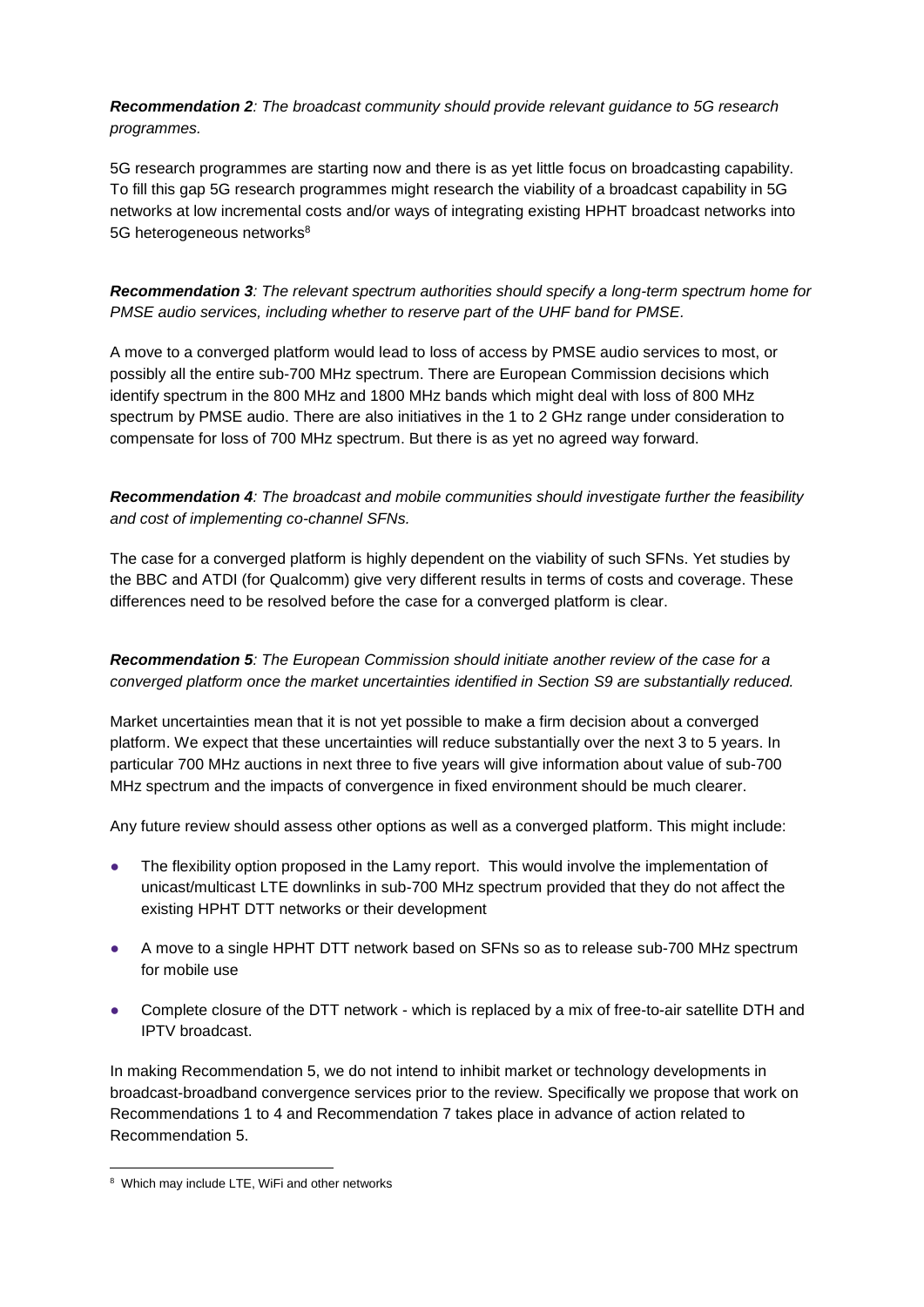*Recommendation 6: Those carrying out such a future review should resolve uncertainties in CBA parameters and technical assumptions.*

Such work might include assessment of the reliability of an LPLT network; safe emission limits; finding spectrum for simulcasting; and the costs of upgrading macro-sites to provide a LPLT converged network.

*Recommendation 7: Between now and the next review, the broadcast and mobile communities should seek ways of working together to produce innovative broadcast-broadband converged services which are commercially viable and deliver added value to end users.*

Our research suggests that there is relatively little activity of this kind as yet but that there are opportunities for commercially viable broadcast–mobile broadband services which use the existing infrastructure of the broadcasters and the mobile operators. Any development of such services would change the counterfactual against which a converged platform is re-evaluated in future and might materially alter the findings of a future review.

If the review proposed in Recommendation 5 leads to a decision to implement a converged platform, then further work would be required. This includes:

- The development of the LTE broadcast standard
- A review of national regulations governing DTT platforms for example those imposing technical, coverage and other restrictions on UHF spectrum use and requiring broadcasters to use the DTT platform
- The development of commercial and licensing models to consider who might run a converged network with what spectrum, and what role governments might play in enabling commercial models
- The development of the necessary spectrum management and frequency coordination arrangements such as a band plan, arrangements for incumbents, and bi-lateral/multi-lateral spectrum co-ordination arrangements.

#### **S11 EU level commitment**

Assuming the next review concludes that a converged platform is the best option for use of sub-700 MHz spectrum, then the Commission would need to consider what role it, and other EU level institutions and relevant bodies, should play in facilitating the transition to a converged platform. In defining this role there are a number of factors which need to be taken into account.

- There would be significant benefits from an EU-wide commitment to a move to a converged platform in terms of spectrum co-ordination and release, equipment production and EU-wide service provision
- There is currently a wide variety of audio-visual market conditions in different member states. Such variation would mean that an EU-wide move to a converged platform is likely to create winners and losers amongst member states, even if the move creates net benefits overall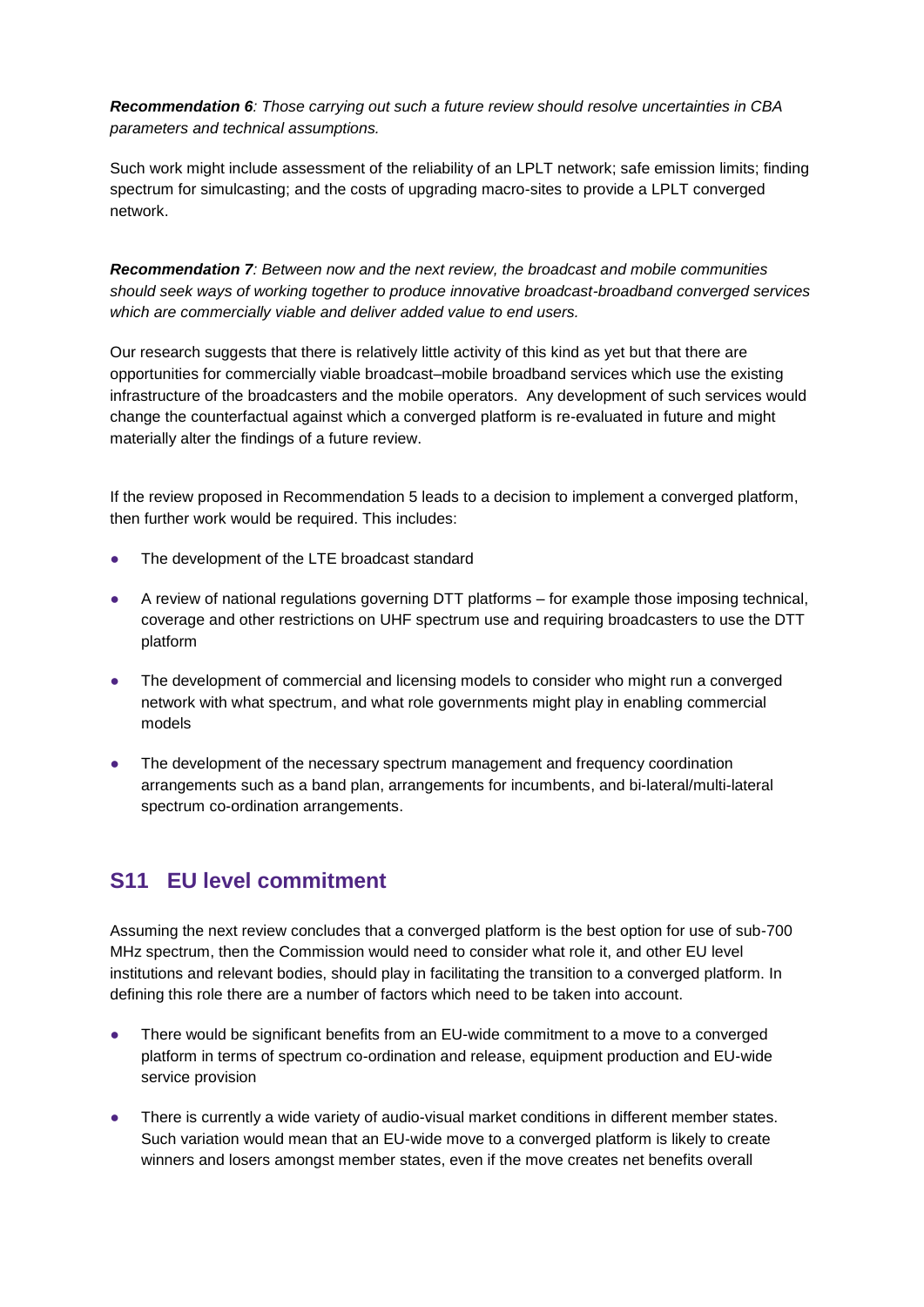● It is not clear to what extent a coordinated EU-wide move to a converged platform would help complete *the single market* in consumption of AV services. An EU-wide commitment would allow EU citizens to use portable devices across the EU to consume converged AV services. But the problem of national content rights would remain and citizens roaming in another member state may still be prohibited from viewing content originated in the home member states using (say) OTT catch-up services

There is, as yet, no evidence that an EU wide commitment to a converged platform would give the EU industrial policy leadership on a global basis. There is as yet little evidence that other world regions would be interested in implementing a converged platform.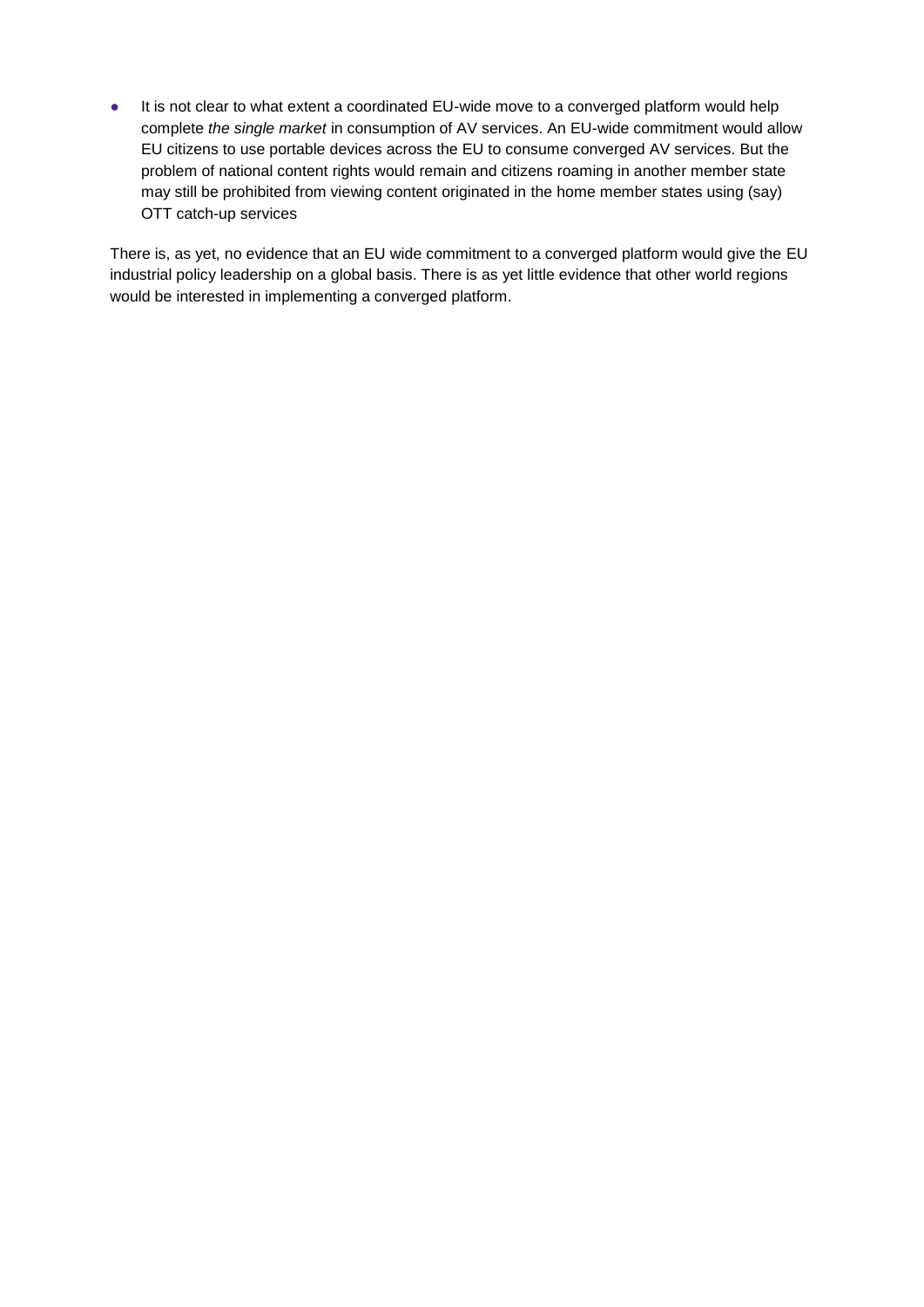#### European Commission

#### **Challenges and opportunities of broadcast-broadband convergence and its impact on spectrum and network use**

Luxembourg, Publications Office of the European Union

**2014** – 11 pages

ISBN 978-92-79-38629-9 DOI: 10.2759/53516